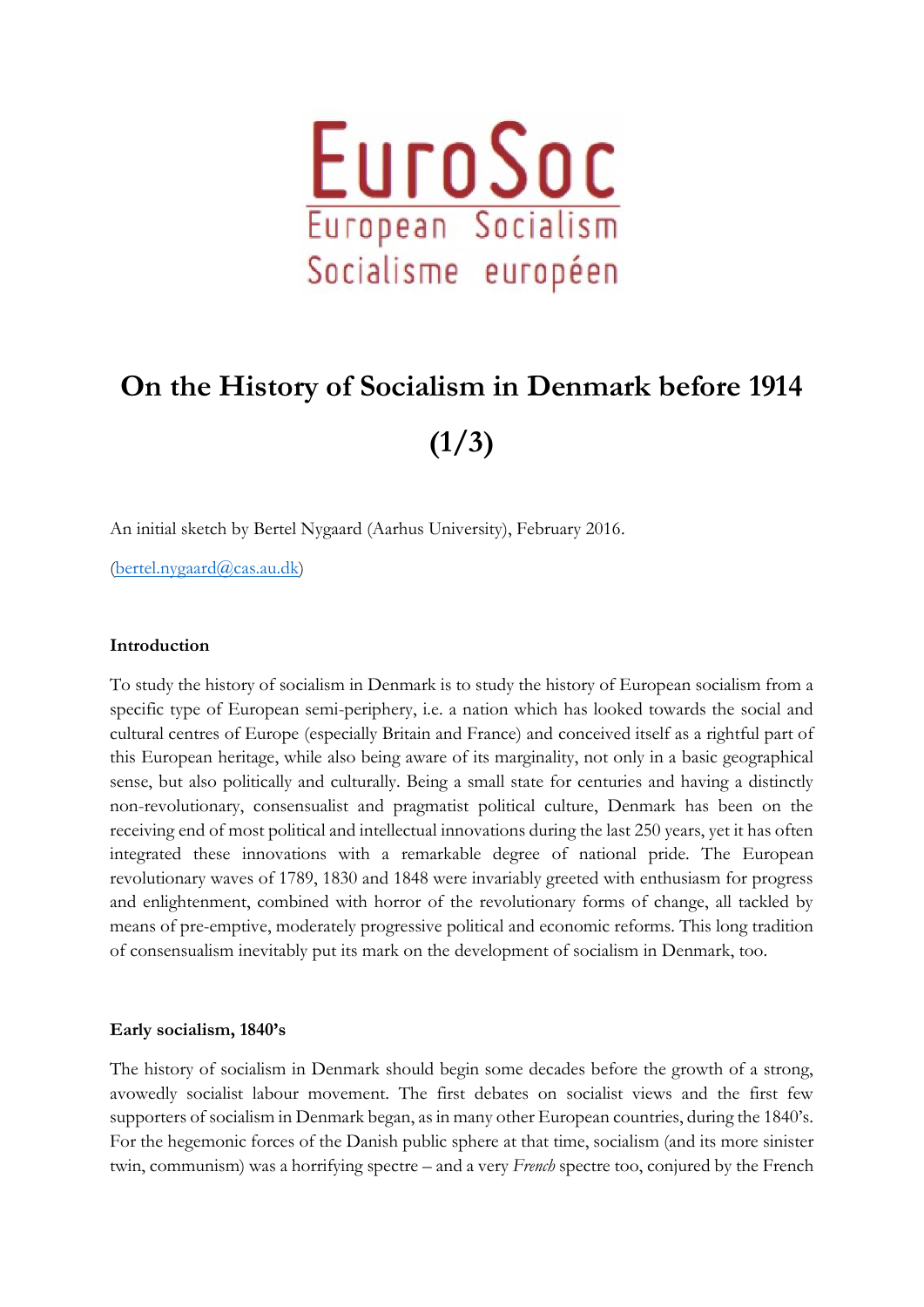July Revolution of 1830 and carrying the French revolutionary and utopian promises of a radically different future into new extremes. Yet, many Danish commentators tended to regard the Parisian centre of modern political culture *indirectly*, especially through German writers whose own semiperipheral perspectives on 'Frenchness' and whose somewhat comparable social background often made them easier to identify with for Danish sommentators. Thus, for example, the first comprehensive account of French Socialism and Communism in Danish, published in the liberal newspaper *Fædrelandet* in 1842 and 1843, was based on Lorenz von Stein, the enlightened Prussian observer of Parisian socialism during the early 1840's. Like Stein, Danish liberals argued that socialism ought to be taken seriously as a sign that the current processes of commercial, liberal civilization risked leaving the workers behind.

The first tiny wave of outright socialist sympathies emerged in Denmark during the 1840', in dialogue with French left-wing figures such as Proudhon, Louis Blanc and, to a certain degree, Charles Fourier and his followers. Such new political currents were a source of inspiration for the small democratic newspaper *The Copenhagen Courier* (*Kjøbenhavnsposten*) from the mid-1840's till around 1849. During the European Revolutions of 1848, when Danish absolutism was toppled by a combination of peaceful reform and violent civil war with Prussia concerning the national fate of Schleswig-Holstein, a small group of artisans somewhat inspired by the Buzhezian socialism of *l'Atelier* briefly appeared at the head of the democratic left. But the most prominent socialist figure of this first wave – and the only one recalled by later generations of socialists – was the young medical student Frederik Dreier who published some remarkable books and pamphlets along with the first outspokenly socialist journal, *The Reform of Society* (*Samfundets Reform*) in the early 1850's. But this was only a small and weak current, with very limited support even within the early labour organizations formed during the same time. And with the political reaction following the defeat of the 1848-49 revolutions and with the early death of Dreier in 1853, this early wave of Danish socialism died out.

## **After the Paris Commune: Social Democracy**

It took the Paris Commune of 1871 to reinvigorate the memories of socialism and communism, among the frightened bourgeois as well as among the growing class of (more-or-less) industrial workers. While most of the Danish public sphere was thoroughly frightened by the Commune, a small group of worker agitators, led by the postal service official Louis Pio, formed *The International Working Men's Association* in October 1871. This organization openly declared itself socialist, publishing the weekly journal *Socialisten*. Swiftly gaining a membership in the thousands, it was affiliated to the First International from the first months. During the first years, it functioned as both a political movement and a trade union movement.

By now, it was possible to regard the German Social Democratic Party as the main model of a Socialist movement. To a certain extent, the politico-cultural centre of Socialism – as viewed from the North – became Berlin rather than Paris. The first proper congress of the Danish Social Democratic momvement, held in 1876 with 6.000 delegates, adopted a program very close to the Gotha program of the German SPD (the one famously criticized by Marx). This constituted the beginnings of the earliest of the Scandinavian Social Democratic parties that were all to become highly influential in designing different versions of the Scandinavian welfare states, with the Norwegian party founded in 1887 and the Swedish party in 1889.